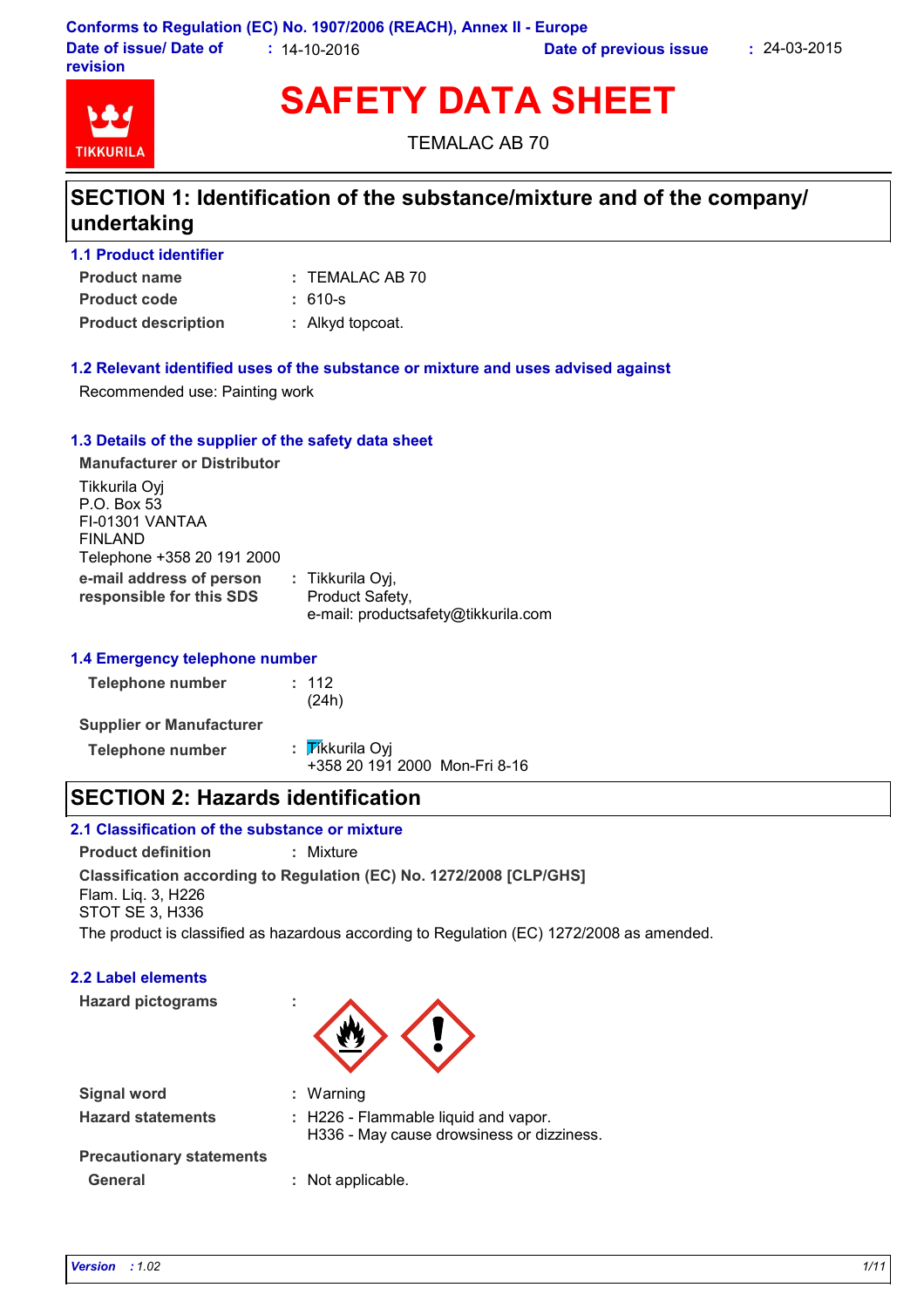| Date of issue/Date of revision        | 14.10.2016 Date of previous issue<br><b>TEMALAC AB 70</b><br>24.03.2015.                                                                                                                       |
|---------------------------------------|------------------------------------------------------------------------------------------------------------------------------------------------------------------------------------------------|
| <b>Prevention</b>                     | $\therefore$ P261 - Avoid breathing mist/vapors/spray.<br>P284 - In case of inadequate ventilation wear respiratory protection.<br>P210 - Keep away from sparks and open flames. - No smoking. |
| <b>Response</b>                       | : Not applicable.                                                                                                                                                                              |
| <b>Storage</b>                        | : Not applicable.                                                                                                                                                                              |
| <b>Disposal</b>                       | : Not applicable.                                                                                                                                                                              |
| <b>Hazardous ingredients</b>          | : bydrocarbons, C9-C11, n-alkanes, isoalkanes, cyclics, <2% aromatics                                                                                                                          |
| <b>Supplemental label</b><br>elements | : Contains Fatty acids, tall-oil, compds. with oleylamine, cobalt bis(2-ethylhexanoate)<br>and ethyl methyl ketoxime. May produce an allergic reaction.                                        |
|                                       | Wear protective gloves.                                                                                                                                                                        |
|                                       |                                                                                                                                                                                                |

### **2.3 Other hazards**

: None known.

**Other hazards which do : not result in classification**

# **SECTION 3: Composition/information on ingredients**

| <b>3.2 Mixtures</b>                                                    | : Mixture                                                                                                                                                                                                                                               |               |                                                                                                                                          |              |
|------------------------------------------------------------------------|---------------------------------------------------------------------------------------------------------------------------------------------------------------------------------------------------------------------------------------------------------|---------------|------------------------------------------------------------------------------------------------------------------------------------------|--------------|
| <b>Product/ingredient</b><br>name                                      | <b>Identifiers</b>                                                                                                                                                                                                                                      | $\frac{9}{6}$ | <b>Classification</b><br><b>Regulation (EC) No.</b><br>1272/2008 [CLP]                                                                   | <b>Notes</b> |
| bydrocarbons, C9-C11, n-alkanes,<br>isoalkanes, cyclics, <2% aromatics | REACH #: 01-2119463258-33<br>EC: 919-857-5<br>$CAS: -$                                                                                                                                                                                                  | $≥25 - ≤50$   | Flam. Lig. 3, H226<br>STOT SE 3, H336<br>Asp. Tox. 1, H304<br><b>EUH066</b>                                                              | H, P         |
| Reaction mass of m-xylene, o-<br>xylene, p-xylene and ethylbenzene     | < 10<br>REACH #: *)<br>Flam. Lig. 3, H226<br>EC: 215-535-7<br>Acute Tox. 4, H312<br>CAS: 1330-20-7<br>Acute Tox. 4, H332<br>Index: 601-022-00-9<br>Skin Irrit. 2, H315<br>Eye Irrit. 2, H319<br>STOT SE 3, H335<br>STOT RE 2, H373<br>Asp. Tox. 1, H304 |               |                                                                                                                                          | $\mathsf{C}$ |
| aluminium powder (stabilised)                                          | REACH #: 01-2119529243-45<br>$\leq 5$<br>EC: 231-072-3<br>CAS: 7429-90-5<br>Index: 013-002-00-1                                                                                                                                                         |               | Flam. Sol. 1, H228                                                                                                                       | T.           |
| 2-ethylhexanoic acid, zirconium salt                                   | $\leq 1$<br>REACH #: 01-2119979088-21<br>Repr. 2, H361d (Unborn child)<br>EC: 245-018-1<br>CAS: 22464-99-9                                                                                                                                              |               |                                                                                                                                          |              |
| ethyl methyl ketoxime                                                  | REACH #: 01-2119539477-28<br>EC: 202-496-6<br>CAS: 96-29-7<br>Index: 616-014-00-0                                                                                                                                                                       | ≤ $0,3$       | Acute Tox. 4, H312<br>Eye Dam. 1, H318<br><b>Skin Sens. 1. H317</b><br>Carc. 2, H351                                                     |              |
| cobalt bis(2-ethylhexanoate)                                           | < 0,25<br>Eye Irrit. 2, H319<br>REACH #: 01-2119524678-29<br>EC: 205-250-6<br>CAS: 136-52-7                                                                                                                                                             |               | Skin Sens. 1, H317<br>Repr. 2, H361f (Fertility)<br>Aquatic Acute 1, H400 (M=1)<br>Aquatic Chronic 1, H410 (M=1)                         |              |
| Fatty acids, tall-oil, compds. with<br>oleylamine                      | REACH #: 01-2119974148-28<br>EC: 288-315-1<br>CAS: 85711-55-3                                                                                                                                                                                           | < 0.1         | Eye Dam. 1, H318<br>Skin Sens, 1A, H317<br>STOT RE 2, H373<br>See Section 16 for the full<br>text of the H statements<br>declared above. |              |

The REACH numbers of Reaction mass of m-xylene and o-xylene and p-xylene and ethylbenzene are 01-2119488216-32 and 01-2119555267-33.

There are no additional ingredients present which, within the current knowledge of the supplier, are classified and contribute to the classification of the substance and hence require reporting in this section.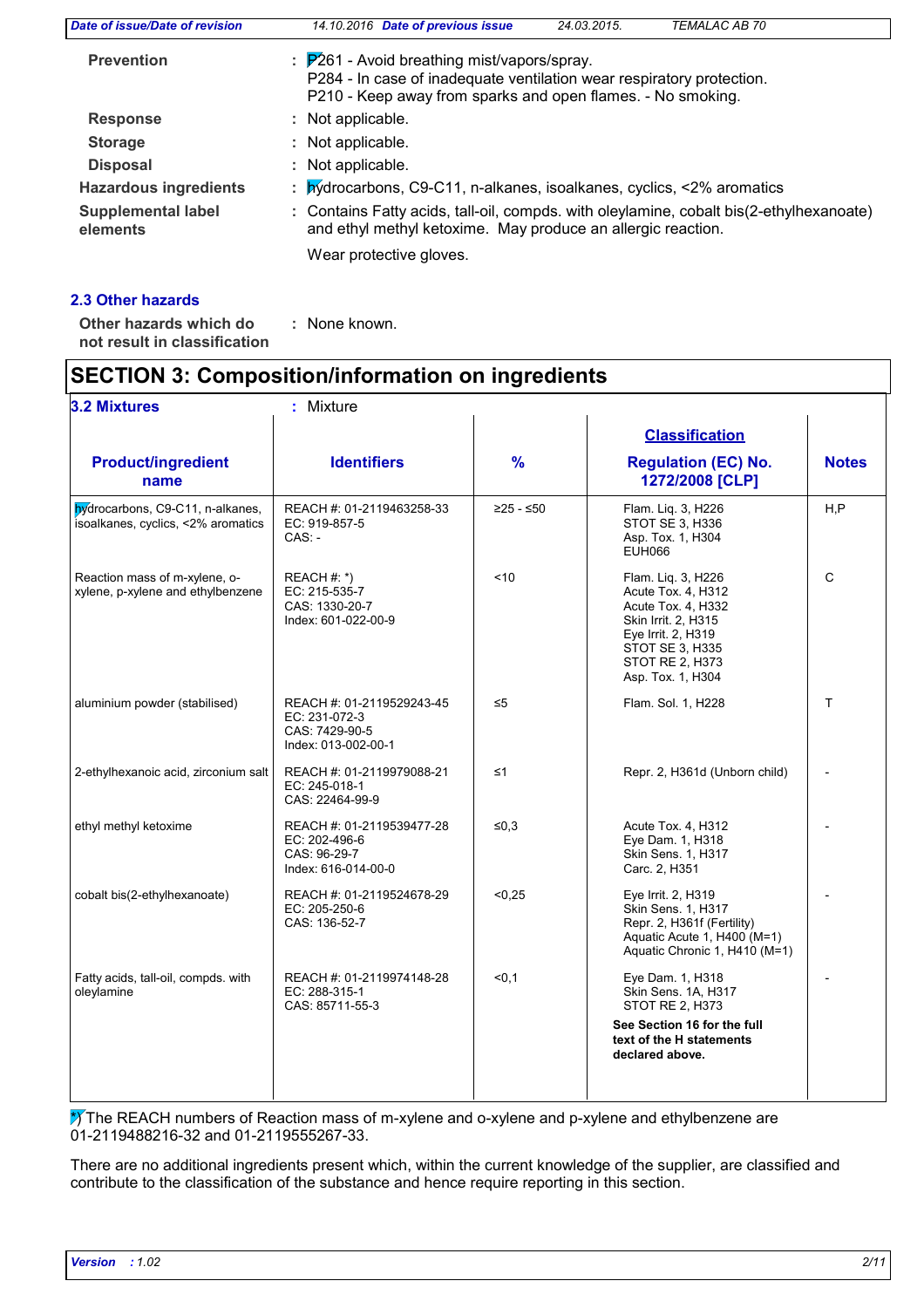| Date of issue/Date of revision | 14.10.2016 Date of previous issue | 24.03.2015. | TEMALAC AB 70 |  |
|--------------------------------|-----------------------------------|-------------|---------------|--|

There are no additional ingredients present which, within the current knowledge of the supplier and in the concentrations applicable, are classified as hazardous to health or the environment, are PBTs or vPvBs or have been assigned a workplace exposure limit and hence require reporting in this section.

Occupational exposure limits, if available, are listed in Section 8.

Notes, if applicable, refer to Notes given in Annex VI of 1272/2008/EC.

### **SECTION 4: First aid measures**

### **4.1 Description of first aid measures**

| General             | : In all cases of doubt, or when symptoms persist, seek medical attention. Show this<br>safety data sheet or label to the doctor if possible.                                                                                                          |
|---------------------|--------------------------------------------------------------------------------------------------------------------------------------------------------------------------------------------------------------------------------------------------------|
| Eye contact         | : Check for and remove any contact lenses. Immediately flush eyes with plenty of<br>lukewarm water, keeping eyelids open. Continue to rinse for at least 15 minutes.<br>Get medical attention if symptoms occur.                                       |
| <b>Inhalation</b>   | : Remove to fresh air. Keep person warm and at rest. If not breathing, if breathing is<br>irregular or if respiratory arrest occurs, provide artificial respiration or oxygen by<br>trained personnel. Get medical attention.                          |
| <b>Skin contact</b> | : Remove contaminated clothing and shoes. Wash skin thoroughly with soap and<br>water or use recognized skin cleanser. Do NOT use solvents or thinners.                                                                                                |
| Ingestion           | : If accidentally swallowed rinse the mouth with plenty of water (only if the person is<br>conscious) and obtain immediate medical attention. Remove to fresh air and keep<br>at rest in a position comfortable for breathing. Do NOT induce vomiting. |

#### **4.2 Most important symptoms and effects, both acute and delayed**

May cause drowsiness or dizziness.

See Section 11 for more detailed information on health effects and symptoms.

**Contains:** cobalt bis(2-ethylhexanoate) ethyl methyl ketoxime Fatty acids, tall-oil, compds. with oleylamine May produce an allergic reaction.

### **4.3 Indication of any immediate medical attention and special treatment needed**

None.

### **SECTION 5: Firefighting measures**

| 5.1 Extinguishing media           |                                                                                                                                                        |
|-----------------------------------|--------------------------------------------------------------------------------------------------------------------------------------------------------|
| Suitable extinguishing<br>media   | : Use an extinguishing agent suitable for the surrounding fire. Recommended:<br>Alcohol resistant foam, CO <sub>2</sub> , powders or water spray/mist. |
| Unsuitable extinguishing<br>media | : Do not use a direct water jet that could spread the fire.                                                                                            |

### **5.2 Special hazards arising from the substance or mixture**

| : Flammable liquid and vapor. Fire will produce dense black smoke. Exposure to<br>decomposition products may cause a health hazard. The vapor/gas is heavier than<br>air and will spread along the ground. Vapors may accumulate in low or confined<br>areas or travel a considerable distance to a source of ignition and flash back.<br>Runoff to sewer may create fire or explosion hazard. |
|------------------------------------------------------------------------------------------------------------------------------------------------------------------------------------------------------------------------------------------------------------------------------------------------------------------------------------------------------------------------------------------------|
| : M/hen exposed to high temperatures, hazardous decomposition products may be<br>produced, such as carbon monoxide and dioxide, smoke, oxides of nitrogen etc.                                                                                                                                                                                                                                 |
|                                                                                                                                                                                                                                                                                                                                                                                                |
| : Move containers from fire area if this can be done without risk. Use water spray to<br>keep fire-exposed containers cool. Do not release runoff from fire to drains or<br>watercourses.                                                                                                                                                                                                      |
| : Fire-fighters should wear appropriate protective equipment and self-contained<br>breathing apparatus (SCBA) with a full face-piece operated in positive pressure<br>mode.                                                                                                                                                                                                                    |
|                                                                                                                                                                                                                                                                                                                                                                                                |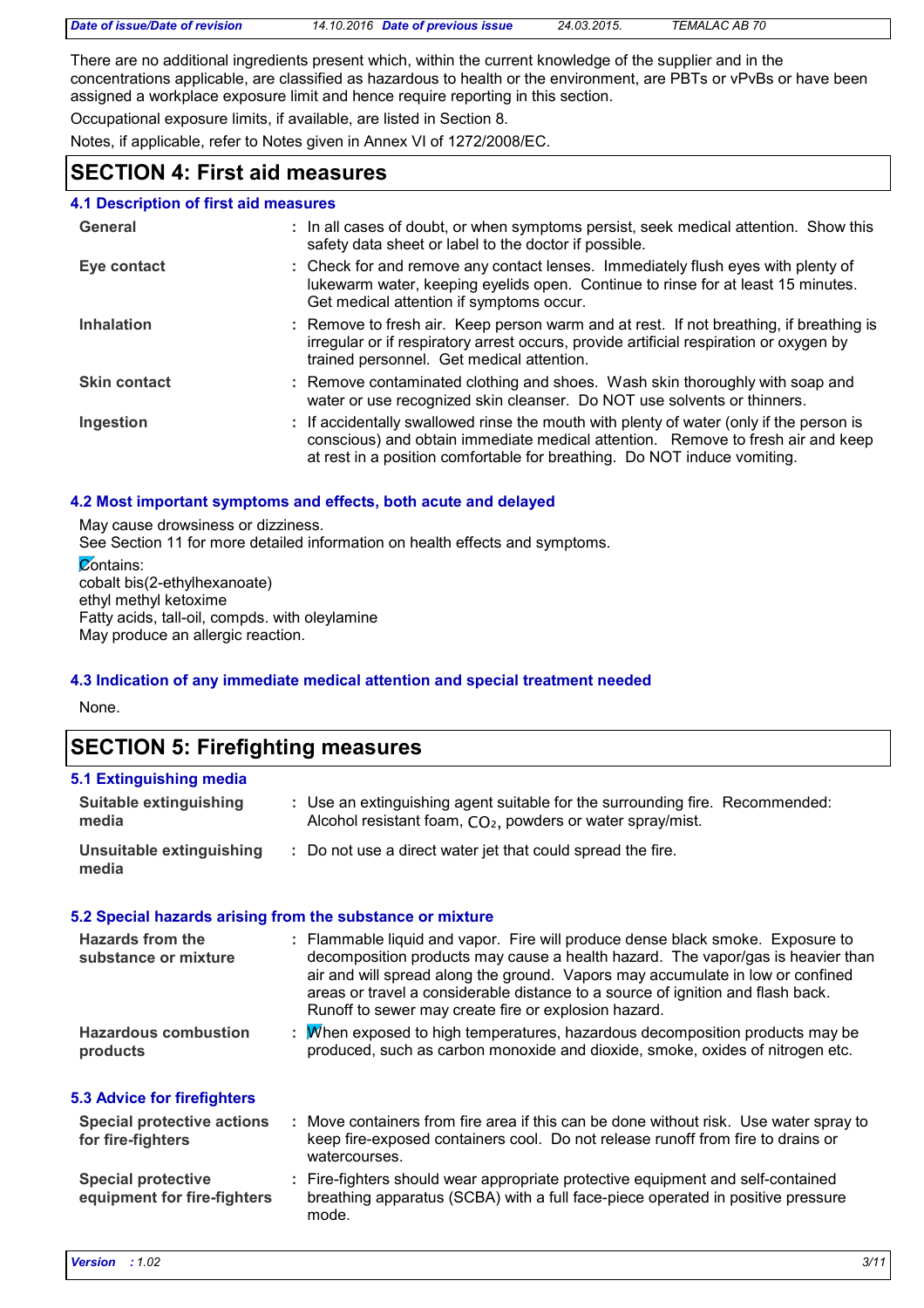### **SECTION 6: Accidental release measures**

| <b>6.1 Personal precautions,</b><br>protective equipment and<br>emergency procedures | : Shut off all ignition sources. No flares, smoking or flames in hazard area. Provide<br>adequate ventilation. Avoid breathing vapor or mist. Avoid direct skin contact with<br>product. See Section 8 for information on appropriate personal protective<br>equipment. |
|--------------------------------------------------------------------------------------|-------------------------------------------------------------------------------------------------------------------------------------------------------------------------------------------------------------------------------------------------------------------------|
| <b>6.2 Environmental</b><br>precautions                                              | : Do not allow to enter drains, water courses or soil.                                                                                                                                                                                                                  |
| 6.3 Methods and materials<br>for containment and<br>cleaning up                      | : Contain and collect spillage with non-combustible, absorbent material e.g. sand,<br>earth, vermiculite or diatomaceous earth and place in container for disposal<br>according to local regulations. Preferably clean with a detergent. Avoid using<br>solvents.       |
| 6.4 Reference to other<br><b>sections</b>                                            | : See Section 1 for emergency contact information.<br>See Section 13 for additional waste treatment information.                                                                                                                                                        |

# **SECTION 7: Handling and storage**

| <b>7.1 Precautions for safe</b><br>handling                                   | : Vapors are heavier than air and may spread along floors. Vapors may form explosive<br>mixtures with air. Prevent the creation of flammable or explosive concentrations of<br>vapors in air and avoid vapor concentrations higher than the occupational exposure<br>limits. Isolate from sources of heat, sparks and open flame. In addition, the product<br>should only be used in areas from which all naked lights and other sources of ignition<br>have been excluded. Electrical equipment should be protected to the appropriate<br>standard. Mixture may charge electrostatically: always use earthing leads when<br>transferring from one container to another. No sparking tools should be used.<br>Skin contact with the product and exposure to spray mist and vapor should be<br>avoided. Avoid inhalation of dust from sanding. Wear appropriate respirator when<br>ventilation is inadequate. See Section 8 for information on appropriate personal<br>protective equipment. Eating, drinking and smoking should be prohibited in areas<br>where this material is handled and stored. Wash hands before breaks and<br>immediately after handling the product. |
|-------------------------------------------------------------------------------|------------------------------------------------------------------------------------------------------------------------------------------------------------------------------------------------------------------------------------------------------------------------------------------------------------------------------------------------------------------------------------------------------------------------------------------------------------------------------------------------------------------------------------------------------------------------------------------------------------------------------------------------------------------------------------------------------------------------------------------------------------------------------------------------------------------------------------------------------------------------------------------------------------------------------------------------------------------------------------------------------------------------------------------------------------------------------------------------------------------------------------------------------------------------------|
|                                                                               | Risk of self-ignition! Materials such as cleaning rags and paper wipes, sanding dust<br>and overspray containing the product, may spontaneously self-ignite some hours later.<br>To avoid the risks of fires, all contaminated materials should be placed in a metal<br>container filled with water and sealed or dried preferably outdoors or incinerated<br>immediately. Contaminated materials should be removed from the workplace at the<br>end of each working day and be stored outside.                                                                                                                                                                                                                                                                                                                                                                                                                                                                                                                                                                                                                                                                              |
| <b>7.2 Conditions for safe</b><br>storage, including any<br>incompatibilities | : Store away from direct sunlight in a dry, cool and well-ventilated area, away from<br>incompatible materials (see Section 10). No smoking. Store and use away from heat,<br>sparks, open flame or any other ignition source. Keep container tightly closed.<br>Containers that have been opened must be carefully resealed and kept upright to<br>prevent leakage. Do not store in unlabeled containers. Recommended storage<br>temperature is +5°C +25°C. Store in accordance with local regulations.                                                                                                                                                                                                                                                                                                                                                                                                                                                                                                                                                                                                                                                                     |

```
7.3 Specific end use(s)
       :
```
# **SECTION 8: Exposure controls/personal protection**

| <b>8.1 Control parameters</b>       |                              |
|-------------------------------------|------------------------------|
| <b>Occupational exposure limits</b> |                              |
| <b>Product/ingredient name</b>      | <b>Exposure limit values</b> |
|                                     |                              |
|                                     |                              |
|                                     |                              |
|                                     |                              |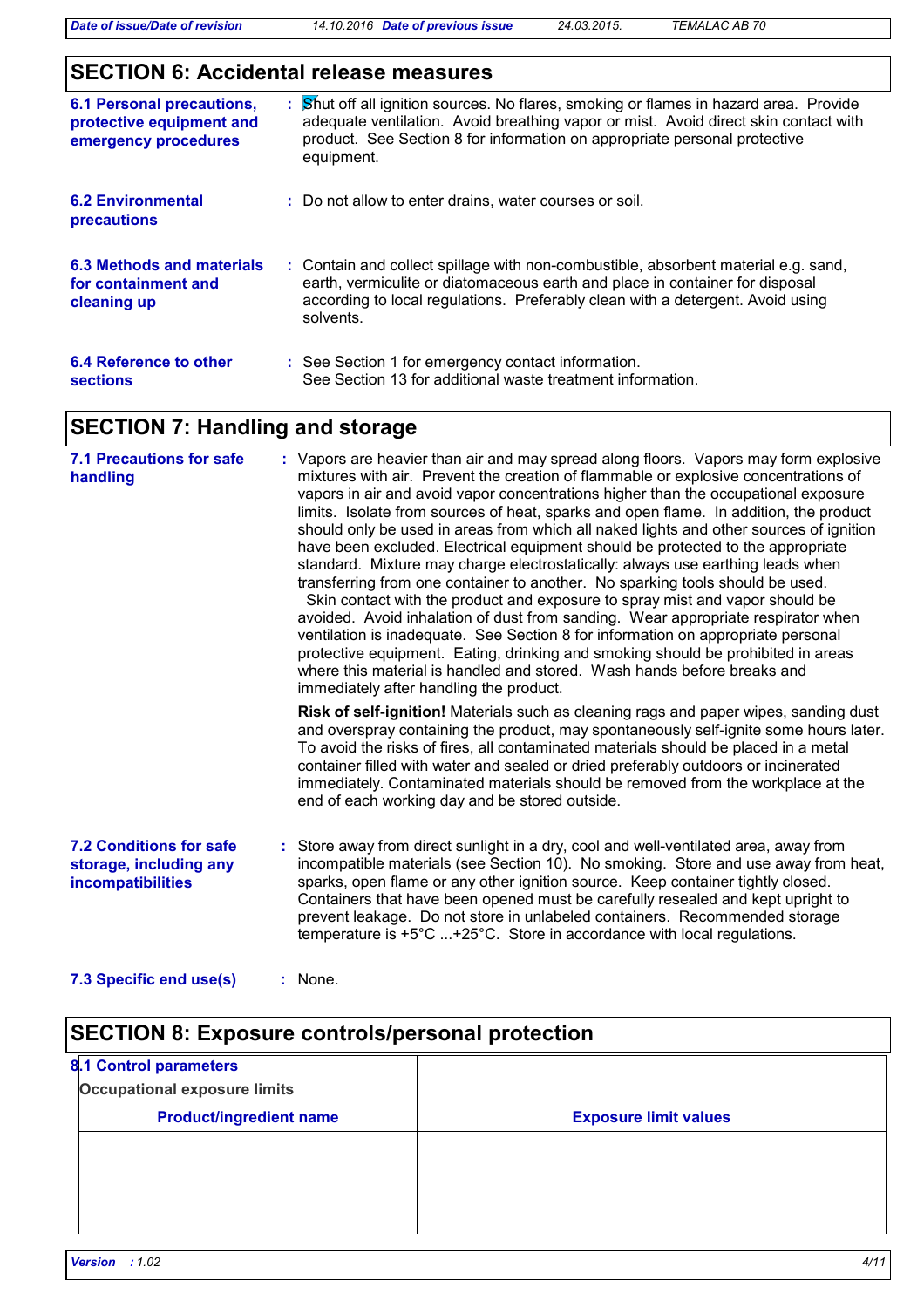| and ethylbenzene | Reaction mass of m-xylene, o-xylene, p-xylene  EU OEL (Europe, 12/2009). Absorbed through skin. Notes: list<br>of indicative occupational exposure limit values |
|------------------|-----------------------------------------------------------------------------------------------------------------------------------------------------------------|
|                  | TWA: 50 ppm 8 hours.<br>TWA: $221 \text{ mg/m}^3$ 8 hours.<br>STEL: 100 ppm 15 minutes.<br>STEL: 442 mg/m <sup>3</sup> 15 minutes.                              |

### **Additional information**

**Ethylbenzene**

**EU OEL (Europe, 12/2009). Absorbed through skin.**

TWA: 100 ppm 8 hours.

TWA:  $442$  mg/m<sup>3</sup> 8 hours.

 STEL: 200 ppm 15 minutes. STEL: 884 mg/m<sup>3</sup> 15 minutes.

Please check your local legislation for national OEL value for ethylbenzene.

Recommended monitoring : If this product contains ingredients with exposure limits, personal, workplace **procedures** atmosphere or biological monitoring may be required to determine the effectiveness of the ventilation or other control measures and/or the necessity to use respiratory protective equipment.

**DNELs/DMELs**

No DNELs/DMELs available.

**PNECs**

No PNECs available.

### **8.2 Exposure controls**

#### **Appropriate engineering controls**

Provide adequate ventilation. Where reasonably practicable, this should be achieved by the use of local exhaust ventilation and good general extraction. Use explosion-proof ventilation equipment. If these are not sufficient to maintain concentrations of particulates and solvent vapors below the OEL, suitable respiratory protection must be worn (see Personal protection). Comply with the health and safety at work laws.

#### **Individual protection measures**

| <b>Eye/face protection</b>    | : Use safety eyewear designed to protect against splash of liquids (EN166).                                                                                                                                                                                                                                                                                                                                                                                                                                                                                                              |
|-------------------------------|------------------------------------------------------------------------------------------------------------------------------------------------------------------------------------------------------------------------------------------------------------------------------------------------------------------------------------------------------------------------------------------------------------------------------------------------------------------------------------------------------------------------------------------------------------------------------------------|
| <b>Hand protection</b>        | : Wear protective gloves. Gloves should be replaced regularly and if there is any<br>sign of damage to the glove material. The instructions and information provided by<br>the glove manufacturer on use, storage, maintenance and replacement must be<br>followed.<br>Recommended glove material (EN374):<br>> 8 hours (breakthrough time): nitrile rubber, laminated foil                                                                                                                                                                                                              |
| <b>Skin protection</b>        | : Wear suitable protective clothing. This product is classified as flammable. If<br>necessary, personnel should wear antistatic clothing made of natural fibers or of<br>high-temperature-resistant synthetic fibers.                                                                                                                                                                                                                                                                                                                                                                    |
| <b>Respiratory protection</b> | : If ventilation is inadequate, use respirator that will protect against organic vapor and<br>dust/mist. During spray-application use respirators with combination filter A/P3<br>(EN405:2001). Wear a half mask or full face respirator with gas and vapor filter A<br>and dust filter P2 during sanding (EN140:1998, EN405:2001). During continuous<br>and long-term work the use of motor-driven or air-fed respirators is recommended<br>(EN12941:1998). Be sure to use an approved/certified respirator or equivalent.<br>Check that mask fits tightly and change filter regularly. |

### **SECTION 9: Physical and chemical properties**

### **9.1 Information on basic physical and chemical properties**

| Appearance                   |                                                                                          |
|------------------------------|------------------------------------------------------------------------------------------|
| <b>Physical state</b>        | $:$ Liquid.                                                                              |
| Color                        | : Coloured                                                                               |
| Odor                         | $:$ Strong.                                                                              |
| <b>Odor threshold</b>        | : Not relevant for the hazard assessment of the product.                                 |
| pH                           | : Not relevant for the hazard assessment of the product.                                 |
| Melting point/freezing point | : $\le$ -15°C (hydrocarbons, C9-C11, n-alkanes, isoalkanes, cyclics, $\le$ 2% aromatics) |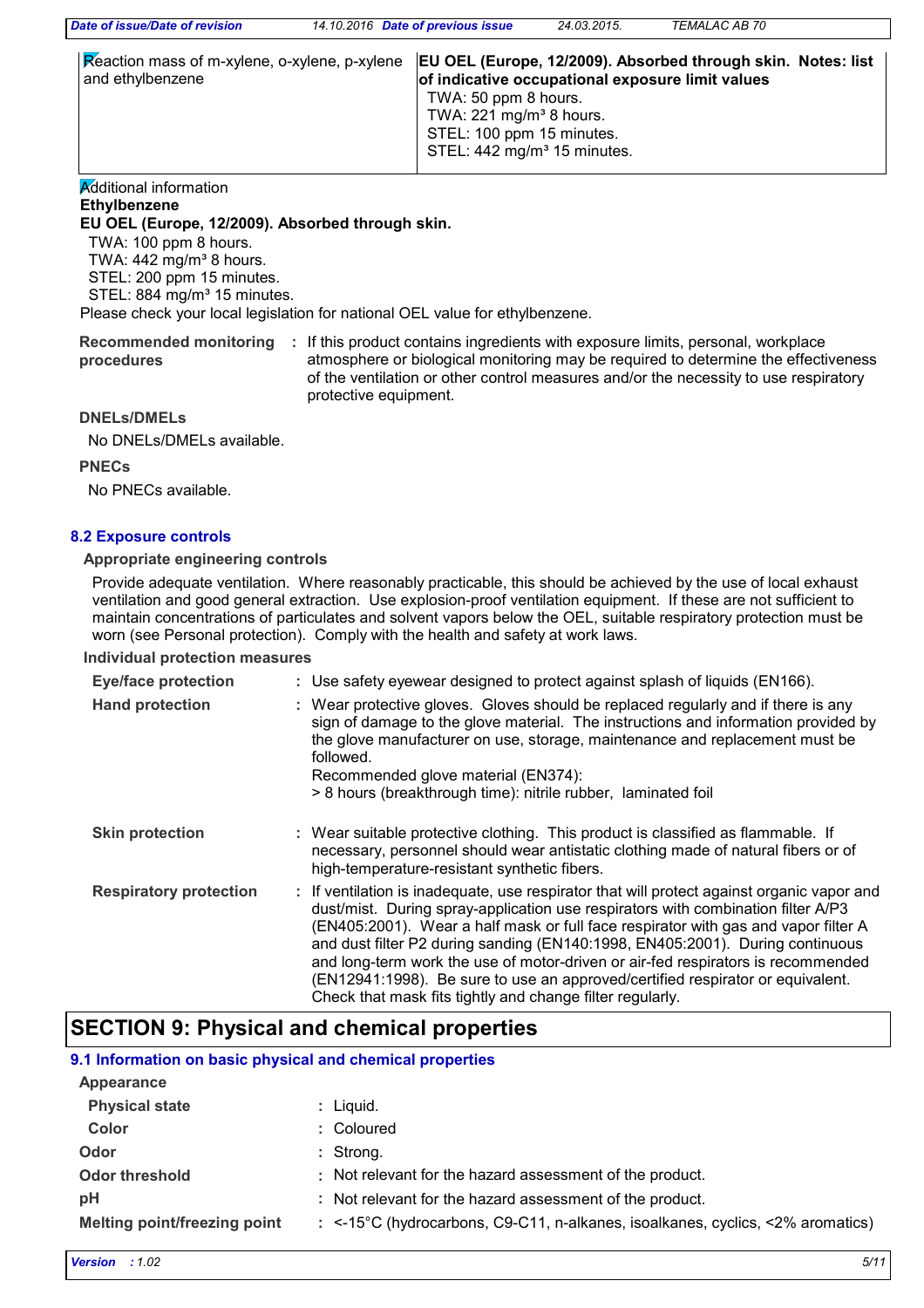| Date of issue/Date of revision                              | <b>TEMALAC AB 70</b><br>14.10.2016 Date of previous issue<br>24.03.2015.                                                                                                     |  |  |
|-------------------------------------------------------------|------------------------------------------------------------------------------------------------------------------------------------------------------------------------------|--|--|
| Initial boiling point and<br>boiling range                  | : 150 to 200°C (hydrocarbons, C9-C11, n-alkanes, isoalkanes, cyclics, <2%<br>aromatics)                                                                                      |  |  |
| <b>Flash point</b>                                          | : 36 °C (hydrocarbons, C9-C11, n-alkanes, isoalkanes, cyclics, <2% aromatics)                                                                                                |  |  |
| <b>Evaporation rate</b>                                     | : Mot relevant due the nature of the product.                                                                                                                                |  |  |
| <b>Flammability (solid, gas)</b>                            | : Not applicable. Product is a liquid.                                                                                                                                       |  |  |
| Upper/lower flammability or<br>explosive limits             | : Lower: 0,6% (hydrocarbons, C9-C11, n-alkanes, isoalkanes, cyclics, <2%<br>aromatics)<br>Upper: 7% (hydrocarbons, C9-C11, n-alkanes, isoalkanes, cyclics, <2%<br>aromatics) |  |  |
| Vapor pressure                                              | : 0,3 kPa [room temperature] (hydrocarbons, C9-C11, n-alkanes, isoalkanes,<br>cyclics, <2% aromatics)                                                                        |  |  |
| <b>Vapor density</b>                                        | : >3 (hydrocarbons, C9-C11, n-alkanes, isoalkanes, cyclics, <2% aromatics)                                                                                                   |  |  |
| <b>Density</b>                                              | : 1,1 to 1,2 g/cm <sup>3</sup>                                                                                                                                               |  |  |
| Solubility(ies)                                             | : <i>insoluble in water.</i>                                                                                                                                                 |  |  |
| Partition coefficient: n-octanol/ : Not available.<br>water |                                                                                                                                                                              |  |  |
| <b>Auto-ignition temperature</b>                            | : 250°C (hydrocarbons, C9-C11, n-alkanes, isoalkanes, cyclics, <2% aromatics)                                                                                                |  |  |
| <b>Decomposition temperature</b>                            | : Not relevant for the hazard assessment of the product.                                                                                                                     |  |  |
| <b>Viscosity</b>                                            | Kinematic (40 $^{\circ}$ C): >20,5 mm <sup>2</sup> /s<br>>30 s [ISO 3mm cup]<br>>60 s [ISO 6mm cup]                                                                          |  |  |
| <b>Explosive properties</b>                                 | : No explosive ingredients present.                                                                                                                                          |  |  |
| <b>Oxidizing properties</b>                                 | No oxidizing ingredients present.                                                                                                                                            |  |  |
|                                                             |                                                                                                                                                                              |  |  |

### **9.2 Other information**

No additional information.

| <b>SECTION 10: Stability and reactivity</b>     |                                                                                                                                                               |  |
|-------------------------------------------------|---------------------------------------------------------------------------------------------------------------------------------------------------------------|--|
| <b>10.1 Reactivity</b>                          | $\therefore$ See Section 10.5.                                                                                                                                |  |
| <b>10.2 Chemical stability</b>                  | : Stable under recommended storage and handling conditions (see Section 7).                                                                                   |  |
| 10.3 Possibility of<br>hazardous reactions      | : May present an explosion hazard when material is suspended in air in confined<br>areas or equipment and subjected to spark, heat or flame.                  |  |
| <b>10.4 Conditions to avoid</b>                 | : Avoid extreme heat and freezing. Avoid all possible sources of ignition (spark or<br>flame).                                                                |  |
| 10.5 Incompatible materials                     | : Keep away from the following materials to prevent strong exothermic reactions:<br>oxidizing agents<br>strong acids<br>strong alkalis                        |  |
| <b>10.6 Hazardous</b><br>decomposition products | : When exposed to high temperatures, hazardous decomposition products may be<br>produced, such as carbon monoxide and dioxide, smoke, oxides of nitrogen etc. |  |

### **SECTION 11: Toxicological information**

### **11.1 Information on toxicological effects**

There is no testdata available on the product itself.

The product is classified as hazardous according to Regulation (EC) 1272/2008 as amended.

Exposure to component solvent vapor concentrations in excess of the stated occupational exposure limit may result in adverse health effects such as mucous membrane and respiratory system irritation and adverse effects on the kidneys, liver and central nervous system. Symptoms and signs include headache, dizziness, fatigue, muscular weakness, drowsiness and, in extreme cases, loss of consciousness. Repeated or prolonged contact with the mixture may cause removal of natural fat from the skin, resulting in non-allergic contact dermatitis and absorption through the skin. If splashed in the eyes, the liquid may cause irritation and reversible damage. Ingestion may cause nausea, diarrhea and vomiting.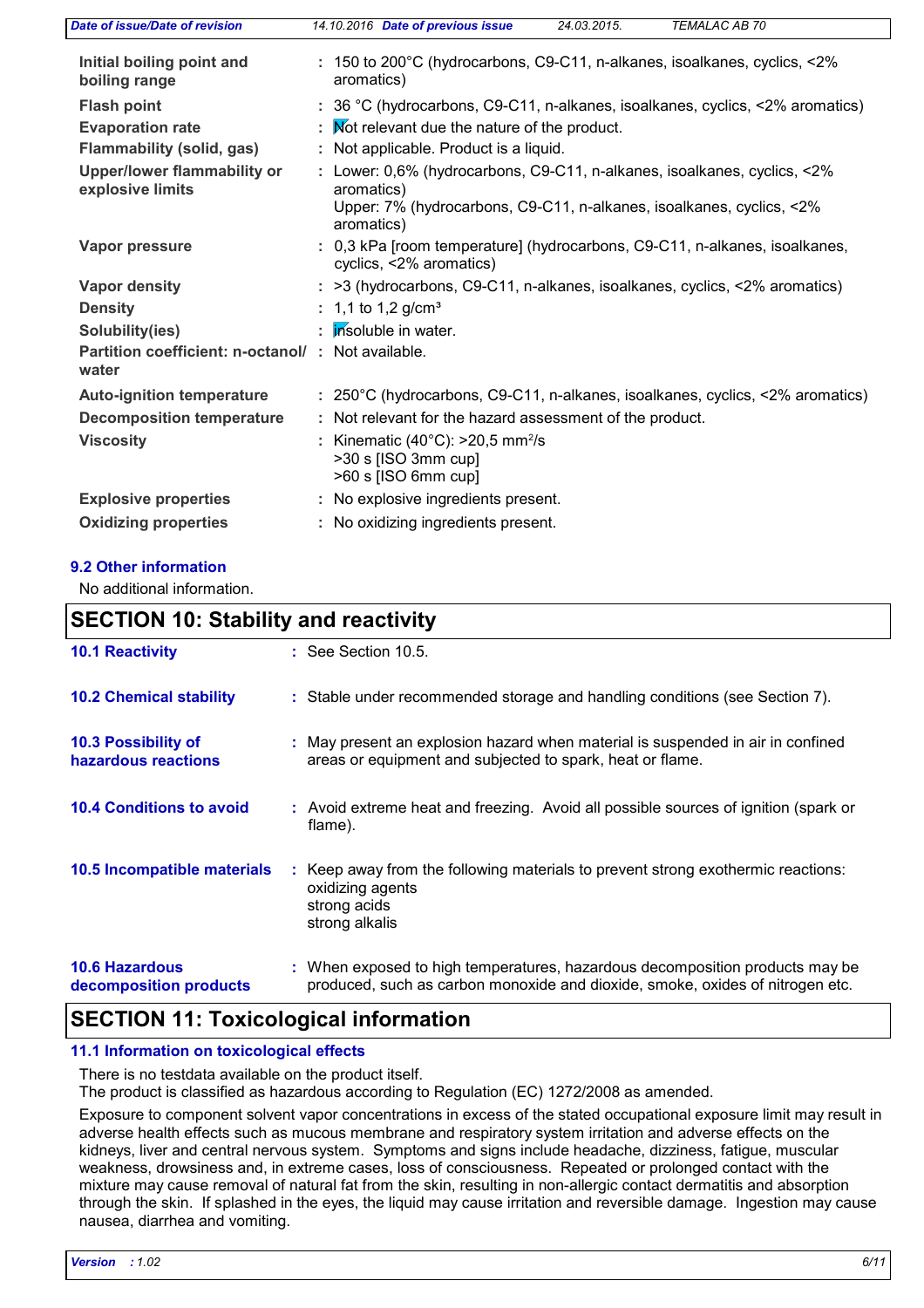**Acute toxicity**

| <b>Product/ingredient name</b>                                       | <b>Result</b>         | <b>Species</b> | <b>Dose</b>       | <b>Exposure</b> |
|----------------------------------------------------------------------|-----------------------|----------------|-------------------|-----------------|
| Reaction mass of m-xylene,<br>o-xylene, p-xylene and<br>ethylbenzene | LC50 Inhalation Vapor | Rat            | $22 \text{ mg/l}$ | 4 hours         |
|                                                                      | LD50 Dermal           | Rabbit         | 1700 mg/kg        | -               |
|                                                                      | LD50 Oral             | Rat            | 4300 mg/kg        |                 |

Not classified.

**Irritation/Corrosion**

Not classified.

### **Sensitization**

**Carcinogenicity Mutagenicity Teratogenicity Reproductive toxicity Specific target organ toxicity (single exposure) Specific target organ toxicity (repeated exposure) Aspiration hazard** Not classified. Not classified. Not classified. Not classified. Contains small amounts of sensitizing substances: cobalt bis(2-ethylhexanoate) ethyl methyl ketoxime Fatty acids, tall-oil, compds. with oleylamine May cause drowsiness or dizziness. Not classified.

### Not classified.

### **SECTION 12: Ecological information**

Ecological testing has not been conducted on this product. Do not allow to enter drains, water courses or soil.

The product is not classified as environmentally hazardous according to Regulation (EC) 1272/2008.

#### **12.1 Toxicity**

| <b>Product/ingredient name</b>                     | <b>Result</b> | <b>Species</b> | <b>Exposure</b> |
|----------------------------------------------------|---------------|----------------|-----------------|
| $ $ cóbalt bis(2-ethylhexanoate)   IC50 0,528 mg/l |               | Algae          | 72 hours        |

**12.2 Persistence and degradability**

**:** No specific data.

**12.3 Bioaccumulative potential**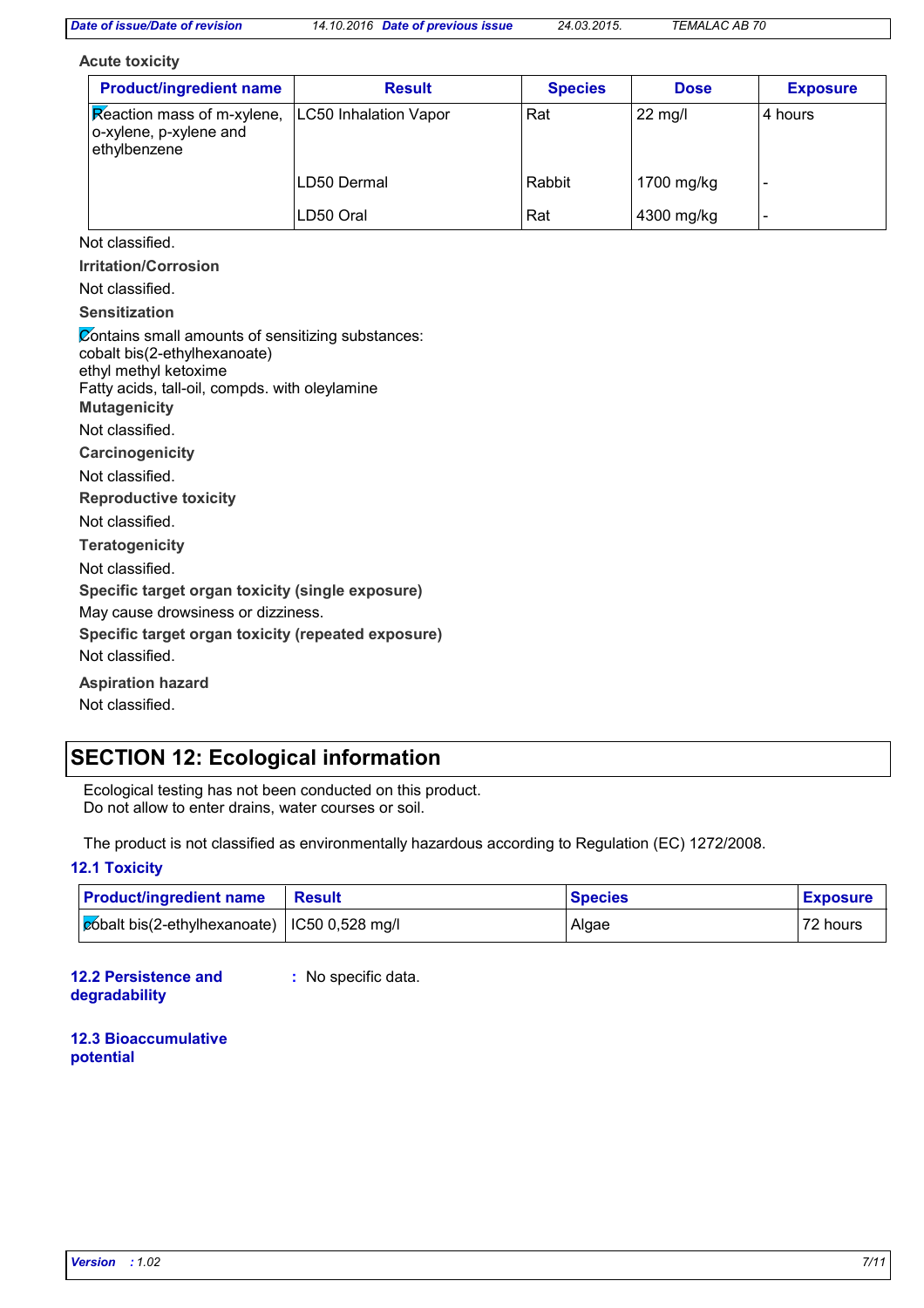**LogP**<sub>ow</sub> **Bioconcentration factor [BCF] Potential Product/ingredient name cobalt bis(2-ethylhexanoate)** |- 15600 high ethyl methyl ketoxime  $\Big| 0.63 \Big| 2.5 \text{ to } 5.8 \Big|$  low 2-ethylhexanoic acid, 2-ethylhexanoic acid, the control of the control of the control of the control of the control of the control of the control of the control of the control of the control of the control of the control of the control of the c Reaction mass of m-xylene,  $|3,12\rangle$ o-xylene, p-xylene and ethylbenzene 8.1 to 25.9 **low** 

#### **Mobility :** Not available. **12.4 Mobility in soil Soil/water partition coefficient (KOC) :** Not available.

| 12.5 Results of PBT and vPvB assessment |                   |  |  |
|-----------------------------------------|-------------------|--|--|
| <b>PBT</b>                              | : Not applicable. |  |  |
| <b>vPvB</b>                             | : Not applicable. |  |  |

| 12.6 Other adverse effects |  | Not available. |
|----------------------------|--|----------------|
|                            |  |                |

### **SECTION 13: Disposal considerations**

### **13.1 Waste treatment methods**

#### **Product**

**Methods of disposal :**

Gather residues into waste containers. Liquid residue and cleaning liquids are hazardous waste and must not be emptied into drains or sewage system, but handled in accordance with national regulations. Product residues should be left at special companies which have permission for gathering this kind of wastes.

**European waste catalogue (EWC)**

| <b>Waste code</b> | <b>Waste designation</b>                                                          |  |
|-------------------|-----------------------------------------------------------------------------------|--|
| $1080111*$        | waste paint and varnish containing organic solvents or other hazardous substances |  |

If this product is mixed with other wastes, the original waste product code may no longer apply and the appropriate code should be assigned. For further information, contact your local waste authority.

### **Packaging**

**Methods of disposal :** Empty packaging should be recycled or disposed of in accordance with national regulations.

**Special precautions : Risk of self-ignition!** Materials such as cleaning rags and paper wipes, sanding dust and overspray containing the product, may spontaneously self-ignite some hours later. To avoid the risks of fires, waste like this should be placed in a metal container filled with water and sealed before disposal, or dried preferably outdoors or incinerated immediately.

### **SECTION 14: Transport information**

|                                           | <b>ADR/RID</b> | <b>IMDG</b>   | <b>IATA</b>   |
|-------------------------------------------|----------------|---------------|---------------|
| 14.1 UN number                            | <b>UN1263</b>  | <b>UN1263</b> | <b>UN1263</b> |
| 14.2 UN proper<br>shipping name           | <b>PAINT</b>   | <b>PAINT</b>  | <b>PAINT</b>  |
| <b>14.3 Transport</b><br>hazard class(es) | 3              | 3             | 3             |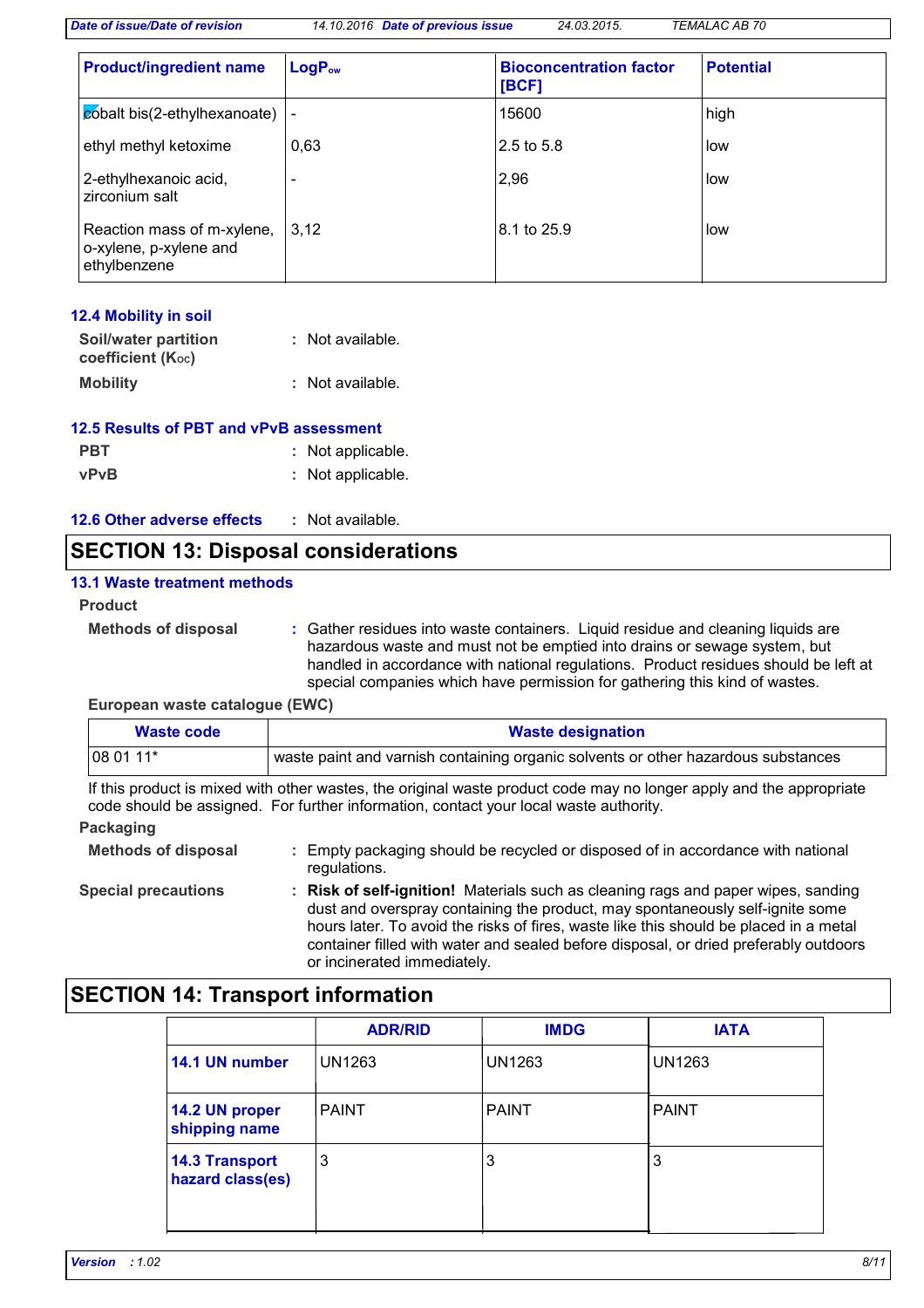| 14.4 Packing<br>group                   | $\mathbf{III}$                                                                                                                                                                                                                                                      | Ш                                                                                                                                                                                                                                                                | $\mathbf{III}$ |
|-----------------------------------------|---------------------------------------------------------------------------------------------------------------------------------------------------------------------------------------------------------------------------------------------------------------------|------------------------------------------------------------------------------------------------------------------------------------------------------------------------------------------------------------------------------------------------------------------|----------------|
| 14.5<br><b>Environmental</b><br>hazards | No.                                                                                                                                                                                                                                                                 | No.                                                                                                                                                                                                                                                              | No.            |
| <b>Additional</b><br>information        | <b>Special provisions</b><br>640 (E)<br>Viscous substance<br>exemption<br>This class 3 material<br>is not subject to<br>regulation in<br>packagings up to 450<br>Exempted according<br>to 2.2.3.1.5 (Viscous<br>substance exemption)<br><b>Tunnel code</b><br>(D/E) | <b>Emergency</b><br>schedules (EmS)<br>$F-E.S-E$<br><b>Viscous substance</b><br><u>exemption</u><br>This class 3 material<br>is not subject to<br>regulation in<br>packagings up to 30 L.<br>Exempted according<br>to $2.3.2.5$ (Viscous<br>substance exemption) |                |

#### **14.6 Special precautions for : Transport within user's premises: always transport in closed containers that are user** upright and secure. Ensure that persons transporting the product know what to do in the event of an accident or spillage.

| <b>14.7 Transport in bulk</b>  | : Not available. |
|--------------------------------|------------------|
| according to Annex II of       |                  |
| <b>MARPOL and the IBC Code</b> |                  |

### **SECTION 15: Regulatory information**

### **15.1 Safety, health and environmental regulations/legislation specific for the substance or mixture**

**EU Regulation (EC) No. 1907/2006 (REACH)**

**Other EU regulations**

**Europe inventory :** Not determined.

**Industrial emissions :** Listed

**(integrated pollution prevention and control) -**

| ١ı<br>ı | J.<br>n |  |  |  |  |  |  |  |  |
|---------|---------|--|--|--|--|--|--|--|--|
|---------|---------|--|--|--|--|--|--|--|--|

| <b>Product/ingredient name</b>                            | <b>Carcinogenic</b><br>effects | <b>Mutagenic effects</b> | Developmental<br><b>effects</b>  | <b>Fertility effects</b>          |
|-----------------------------------------------------------|--------------------------------|--------------------------|----------------------------------|-----------------------------------|
| 2-ethylhexanoic acid,<br>zirconium salt                   |                                |                          | Repr. 2, H361d<br>(Unborn child) |                                   |
| ethyl methyl ketoxime<br>cobalt bis<br>(2-ethylhexanoate) | Carc. 2, H351                  |                          |                                  | Repr. 2, H361f<br>$ $ (Fertility) |

**VOC Directive :** This product is in scope of Directive 2004/42/CE.

**15.2 Chemical Safety** 

This product contains substances for which Chemical Safety Assessments are still **:**

**Assessment** required.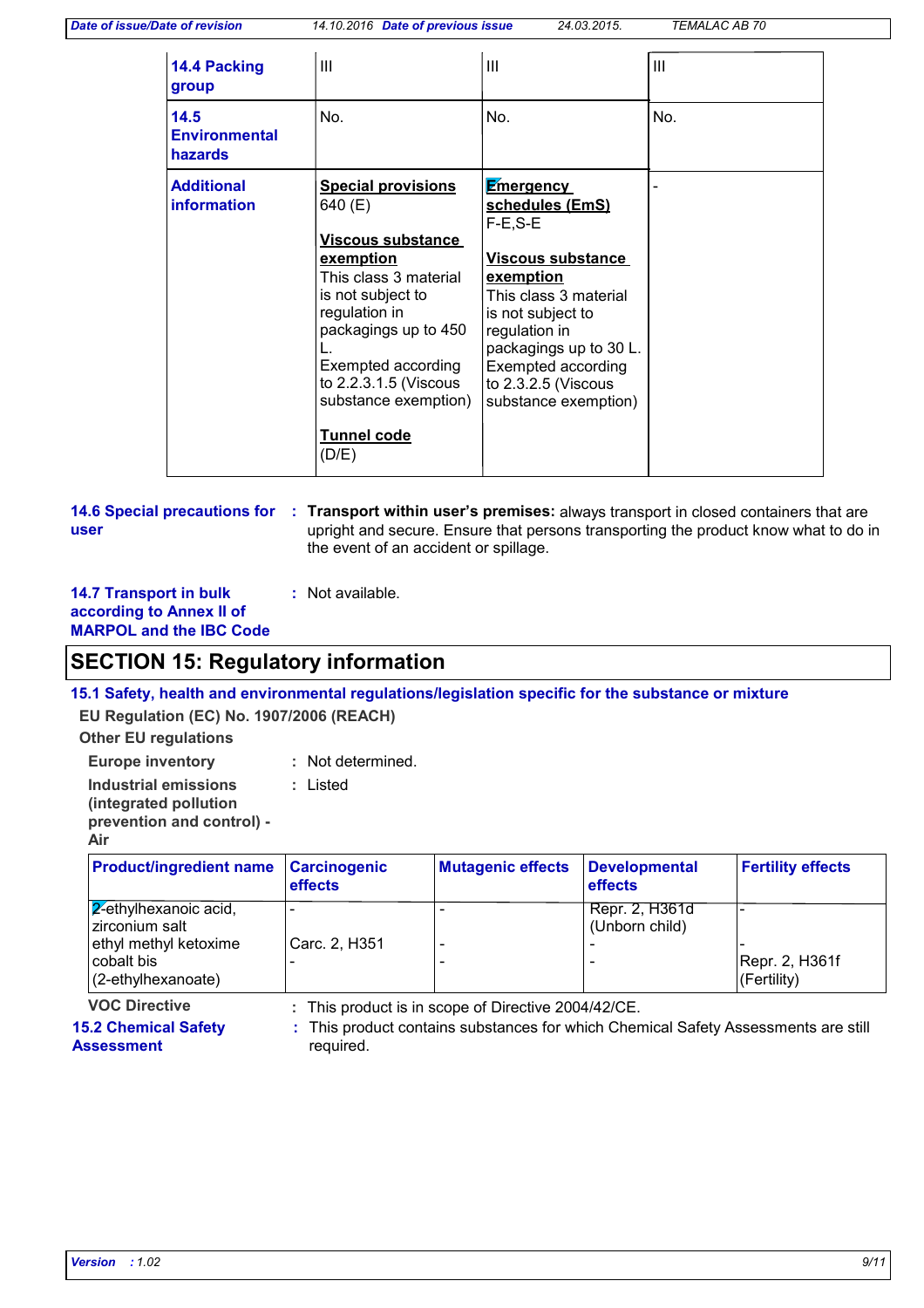### **SECTION 16: Other information**

 $\nabla$  Indicates information that has changed from previously issued version.

|                                                        | r indicates information that has changed non-previously issued version.                                                                                                                                                                                                                                                                                                                                                                                                                                                                                                                                                                                                                                                                                                                                                                                                                                                                                                                                                                                                                                                                                                                                                                                                                                                                                                                                                          |
|--------------------------------------------------------|----------------------------------------------------------------------------------------------------------------------------------------------------------------------------------------------------------------------------------------------------------------------------------------------------------------------------------------------------------------------------------------------------------------------------------------------------------------------------------------------------------------------------------------------------------------------------------------------------------------------------------------------------------------------------------------------------------------------------------------------------------------------------------------------------------------------------------------------------------------------------------------------------------------------------------------------------------------------------------------------------------------------------------------------------------------------------------------------------------------------------------------------------------------------------------------------------------------------------------------------------------------------------------------------------------------------------------------------------------------------------------------------------------------------------------|
| <b>Abbreviations and</b><br>acronyms                   | $:$ ATE = Acute Toxicity Estimate<br>CLP = Classification, Labelling and Packaging Regulation [Regulation (EC) No.<br>1272/2008]<br><b>DMEL = Derived Minimal Effect Level</b><br>DNEL = Derived No Effect Level<br>EUH statement = CLP-specific Hazard statement<br>PBT = Persistent, Bioaccumulative and Toxic<br><b>PNEC = Predicted No Effect Concentration</b><br><b>RRN = REACH Registration Number</b><br>vPvB = Very Persistent and Very Bioaccumulative                                                                                                                                                                                                                                                                                                                                                                                                                                                                                                                                                                                                                                                                                                                                                                                                                                                                                                                                                                 |
|                                                        | Procedure used to derive the classification according to Regulation (EC) No. 1272/2008 [CLP/GHS]                                                                                                                                                                                                                                                                                                                                                                                                                                                                                                                                                                                                                                                                                                                                                                                                                                                                                                                                                                                                                                                                                                                                                                                                                                                                                                                                 |
|                                                        | <b>Classification</b><br><b>Justification</b>                                                                                                                                                                                                                                                                                                                                                                                                                                                                                                                                                                                                                                                                                                                                                                                                                                                                                                                                                                                                                                                                                                                                                                                                                                                                                                                                                                                    |
| Flam. Liq. 3, H226<br>STOT SE 3, H336                  | On basis of test data<br>Calculation method                                                                                                                                                                                                                                                                                                                                                                                                                                                                                                                                                                                                                                                                                                                                                                                                                                                                                                                                                                                                                                                                                                                                                                                                                                                                                                                                                                                      |
| <b>Full text of abbreviated H</b><br><b>statements</b> | $\mathbf{H}$ 226<br>Flammable liquid and vapor.<br>H <sub>228</sub><br>Flammable solid.<br>H304<br>May be fatal if swallowed and enters airways.<br>H312<br>Harmful in contact with skin.<br>H315<br>Causes skin irritation.<br>H317<br>May cause an allergic skin reaction.<br>H318<br>Causes serious eye damage.<br>H319<br>Causes serious eye irritation.<br>H332<br>Harmful if inhaled.<br>H335<br>May cause respiratory irritation.<br>H336<br>May cause drowsiness or dizziness.<br>H351<br>Suspected of causing cancer.<br>Suspected of damaging the unborn child.<br>H361d<br>H361f<br>Suspected of damaging fertility.<br>May cause damage to organs through prolonged or repeated exposure.<br>H373<br>H400<br>Very toxic to aquatic life.<br>H410<br>Very toxic to aquatic life with long lasting effects.                                                                                                                                                                                                                                                                                                                                                                                                                                                                                                                                                                                                            |
| <b>Full text of classifications</b><br>[CLP/GHS]       | : $\cancel{\text{Acute}}$ Tox. 4, H312<br>ACUTE TOXICITY (dermal) - Category 4<br>Acute Tox. 4, H332<br><b>ACUTE TOXICITY (inhalation) - Category 4</b><br>AQUATIC HAZARD (ACUTE) - Category 1<br>Aquatic Acute 1, H400<br>Aquatic Chronic 1, H410 AQUATIC HAZARD (LONG-TERM) - Category 1<br><b>ASPIRATION HAZARD - Category 1</b><br>Asp. Tox. 1, H304<br><b>CARCINOGENICITY - Category 2</b><br>Carc. 2, H351<br>Repeated exposure may cause skin dryness or cracking.<br><b>EUH066</b><br>SERIOUS EYE DAMAGE/ EYE IRRITATION - Category 1<br>Eye Dam. 1, H318<br>Eye Irrit. 2, H319<br>SERIOUS EYE DAMAGE/ EYE IRRITATION - Category 2<br>Flam. Liq. 3, H226<br><b>FLAMMABLE LIQUIDS - Category 3</b><br>Flam. Sol. 1, H228<br>FLAMMABLE SOLIDS - Category 1<br>TOXIC TO REPRODUCTION (Unborn child) - Category 2<br>Repr. 2, H361d<br>Repr. 2, H361f<br><b>TOXIC TO REPRODUCTION (Fertility) - Category 2</b><br>Skin Irrit. 2, H315<br>SKIN CORROSION/IRRITATION - Category 2<br>SKIN SENSITIZATION - Category 1<br>Skin Sens. 1, H317<br>SKIN SENSITIZATION - Category 1A<br>Skin Sens. 1A, H317<br>STOT RE 2, H373<br>SPECIFIC TARGET ORGAN TOXICITY (REPEATED<br>EXPOSURE) - Category 2<br>STOT SE 3, H335<br>SPECIFIC TARGET ORGAN TOXICITY (SINGLE<br>EXPOSURE) (Respiratory tract irritation) - Category 3<br>STOT SE 3, H336<br>SPECIFIC TARGET ORGAN TOXICITY (SINGLE<br>EXPOSURE) (Narcotic effects) - Category 3 |
| Date of issue/Date of<br>revision                      | $: 14-10-2016$                                                                                                                                                                                                                                                                                                                                                                                                                                                                                                                                                                                                                                                                                                                                                                                                                                                                                                                                                                                                                                                                                                                                                                                                                                                                                                                                                                                                                   |
| Date of previous issue                                 | $: 24-03-2015$                                                                                                                                                                                                                                                                                                                                                                                                                                                                                                                                                                                                                                                                                                                                                                                                                                                                                                                                                                                                                                                                                                                                                                                                                                                                                                                                                                                                                   |
| <b>Version</b>                                         | : 1.02                                                                                                                                                                                                                                                                                                                                                                                                                                                                                                                                                                                                                                                                                                                                                                                                                                                                                                                                                                                                                                                                                                                                                                                                                                                                                                                                                                                                                           |
| <b>Notice to reader</b>                                |                                                                                                                                                                                                                                                                                                                                                                                                                                                                                                                                                                                                                                                                                                                                                                                                                                                                                                                                                                                                                                                                                                                                                                                                                                                                                                                                                                                                                                  |